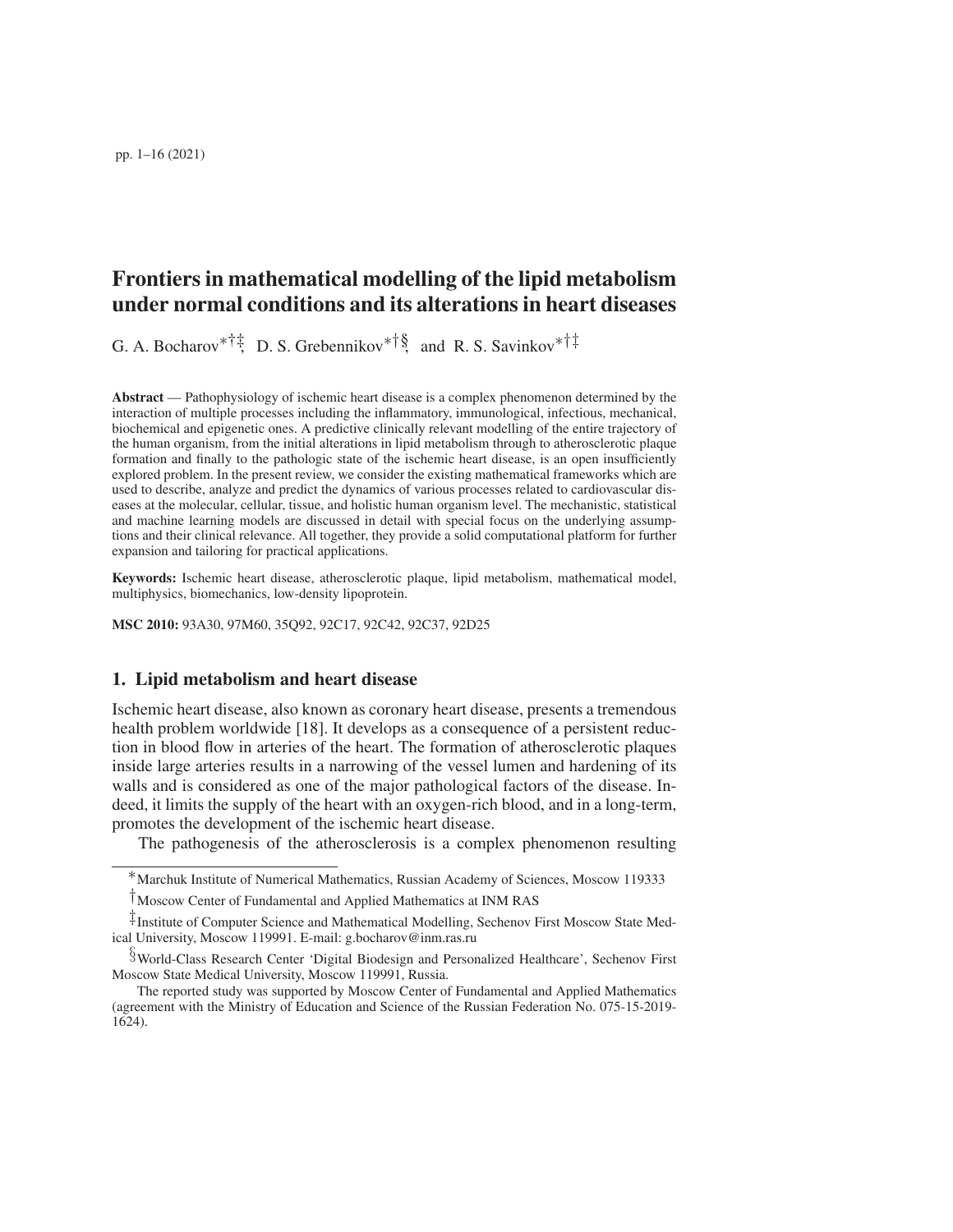from the interaction of multiple processes including the inflammatory, immunological, infectious, mechanical, biochemical and epigenetic ones [\[47\]](#page-15-0) (see Fig. [1\)](#page-2-0). The underlying endothelial dysfunction can be induced by factors of various physical and physiological nature with the elevated levels of serum Low-Density Lipoproteins (LDL) being among them [\[35\]](#page-15-1). The deposition of LDL (cholesterol) in the inner layer of arterial vessel (intima) results in plaque buildup which can grow, stagnate or regress depending on a number of biological and biomechanical mechanisms [\[42\]](#page-15-2). The dynamics of the atherosclerotic plaques formed by LDL determining the degree of occlusion of the vessels is not fully understood and requires the application of in silico, in vivo, and in vitro models to develop a mechanistic understanding of relationship between the lipid metabolism and the development of atherosclerosis [\[18,](#page-14-0) [47\]](#page-15-0).

Alterations in lipid turnover (biosynthesis, transportation and degradation), i.e., the lipid metabolism, are considered to play an important role in atherosclerosis [\[46\]](#page-15-3). An elevated serum level of LDL cholesterol (LDL-C) is a critical factor for coronary heart diseases. The plasma levels of High-Density Lipoprotein (HDL) cholesterol show a significant negative correlation with the cardiovascular risk and atherosclerosis [\[22,](#page-14-1) [46\]](#page-15-3). However, the relationship between the levels of HDL cholesterol (HDL-C) and LDL-C is complex as shown in studies with CETP inhibitors [\[24\]](#page-14-2) and additional research of the regulation loops is needed.

The networks of processes determining the lipid metabolism are extremely complex and include multiple layers of regulation [\[22\]](#page-14-1), as depicted in Fig. [1.](#page-2-0) The link between the lipid metabolism and the molecular biology pathways in conjunction with genetic regulation are starting to be investigated on a systematic basis [\[23,](#page-14-3) [47\]](#page-15-0). The number of mathematical models considering the lipid metabolism regulation at a single cell level is rather limited. It goes back to the remarkable study of LDL metabolism and intracellular cholesterol regulation [\[4\]](#page-13-0). The multiphysics biomechanical and biochemical aspects of the atherosclerotic plaque formation at the blood vessel level were thoroughly addressed in numerous studies (see, e.g., [\[8,](#page-13-1) [35\]](#page-15-1) and the references therein). The corresponding approaches which we refer to as mechanistic models are discussed in detail in the next sections and summarized in Fig. [1.](#page-2-0)

#### 2. Mechanistic models

#### 2.1. Models of lipid metabolism in a single cell

Mathematical model describing the lipoprotein metabolism in a single cell is presented in [\[31\]](#page-14-4). It describes the uptake of LDL and very Low-Density Lipoprotein (VLDL) by hepatocyte mediated by LDL receptors (as in [\[43\]](#page-15-4)), the intracellular biosynthesis of cholesterol (similar to [\[3\]](#page-13-2)) and receptors for LDL, and delipidation of VLDL to LDL. The turnover of the transcription factor, i.e., sterol regulatory element-binding protein 2 (SREBP-2), regulated by cholesterol is taken into account. The model was formulated as a system of 18 coupled nonlinear ODEs by applying the law of mass action to describe the underlying biochemical reactions. The calibrated model with about 50 estimated parameters was employed to study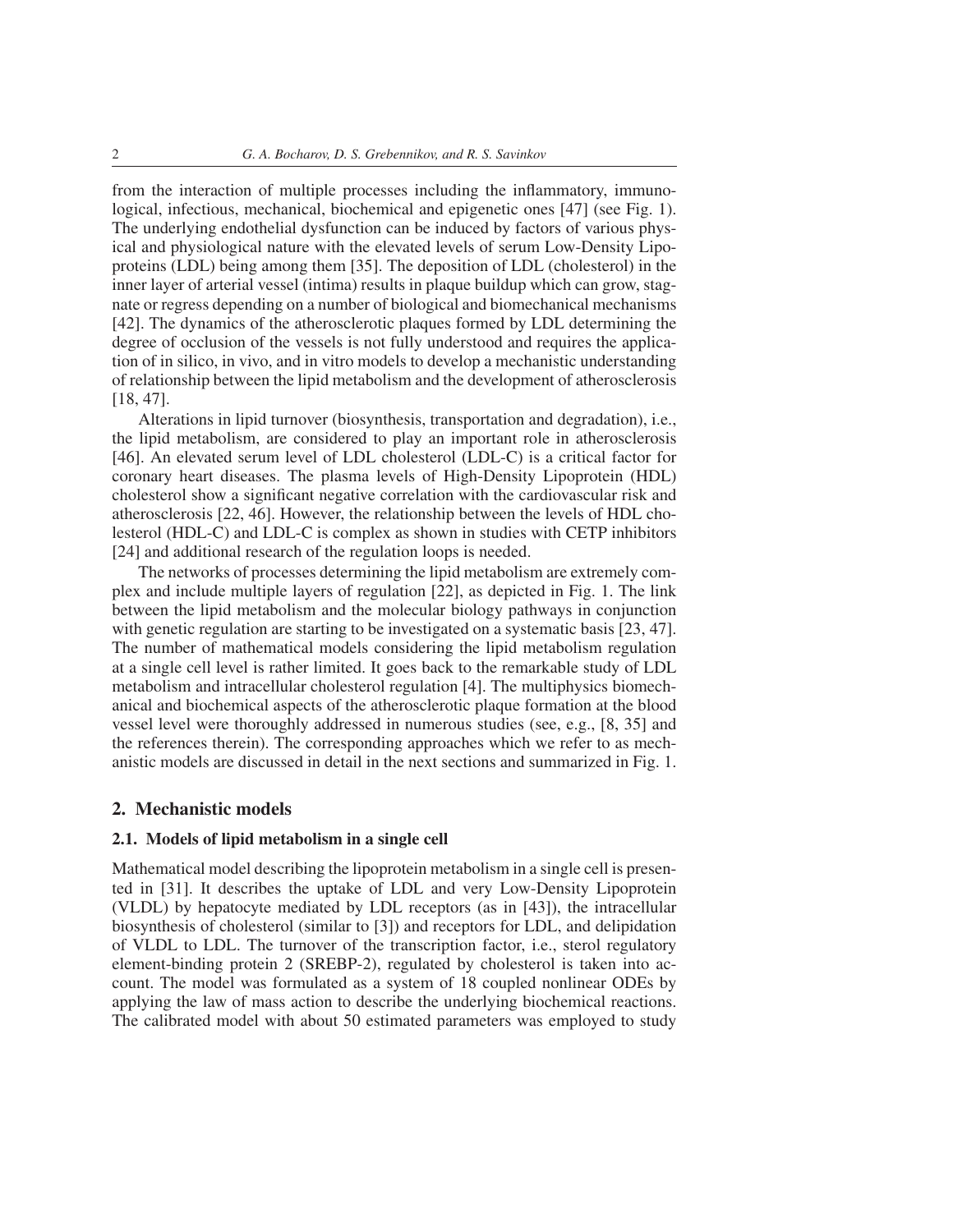

<span id="page-2-0"></span>Figure 1. The processes which are described by corresponding mathematical models at various levels of pathology-related comorbidities of cardiovascular disease and the approaches for linking the processes at genomic and systemic physiological levels to the disease risk or severity. The figure was created with [BioRender.com.](https://biorender.com)

(1) the effects of statin therapy, which is used to lower the serum cholesterol levels, and (2) the origins of five class types of familial hypercholesterolaemia. The overall conclusion of the study was that mathematical modelling can be a useful tool for understanding lipoprotein metabolism at a single cell level. Importantly, the model of intracellular biosynthesis of cholesterol [\[3\]](#page-13-2) is built upon the previous studies of the same group (in particular, [\[4,](#page-13-0) [43,](#page-15-4) [45\]](#page-15-5)), and includes the SREBP-2-mediated feedback control of intracellular cholesterol on LDL-receptor (LDLR) and HMG-CoA reductase (HMGCR) transcription. This feedback control system was found to be necessary for accurate description of cholesterol metabolism [\[28\]](#page-14-5). Indeed, it was the only model of lipid metabolism in a cell that passed the functional tests in the meta-study [\[28\]](#page-14-5). The tests were used to evaluate whether the model can reproduce the effects of treatment with a statin observed in vivo by respectively perturbing the model. Namely, simulating decrease in cholesterol production by reducing the activity of HMGCR by 75% resulted in an increased uptake of LDL in the presence of LDL and in a lowering of intracellular cholesterol in the absence of LDL, as expected.

The most recent study of cholesterol metabolism at a single cell level examines the aging effect on hepatic regulatory mechanisms [\[26\]](#page-14-6). The computational model formulated using the Systems Biology Graphical Notation (SBGN) platform and Systems Biology Markup Language (SBML) considers the dynamics of 34 biochemical characteristics of the cholesterol regulation. It was used to analyze the mechanisms of the phenomenon of increased mortality associated with low levels of LDL-C and the observations that high blood cholesterol levels can be associated with a decreased risk of death in aged individuals. Further research is needed to gain a consistent understanding of the underlying mechanism.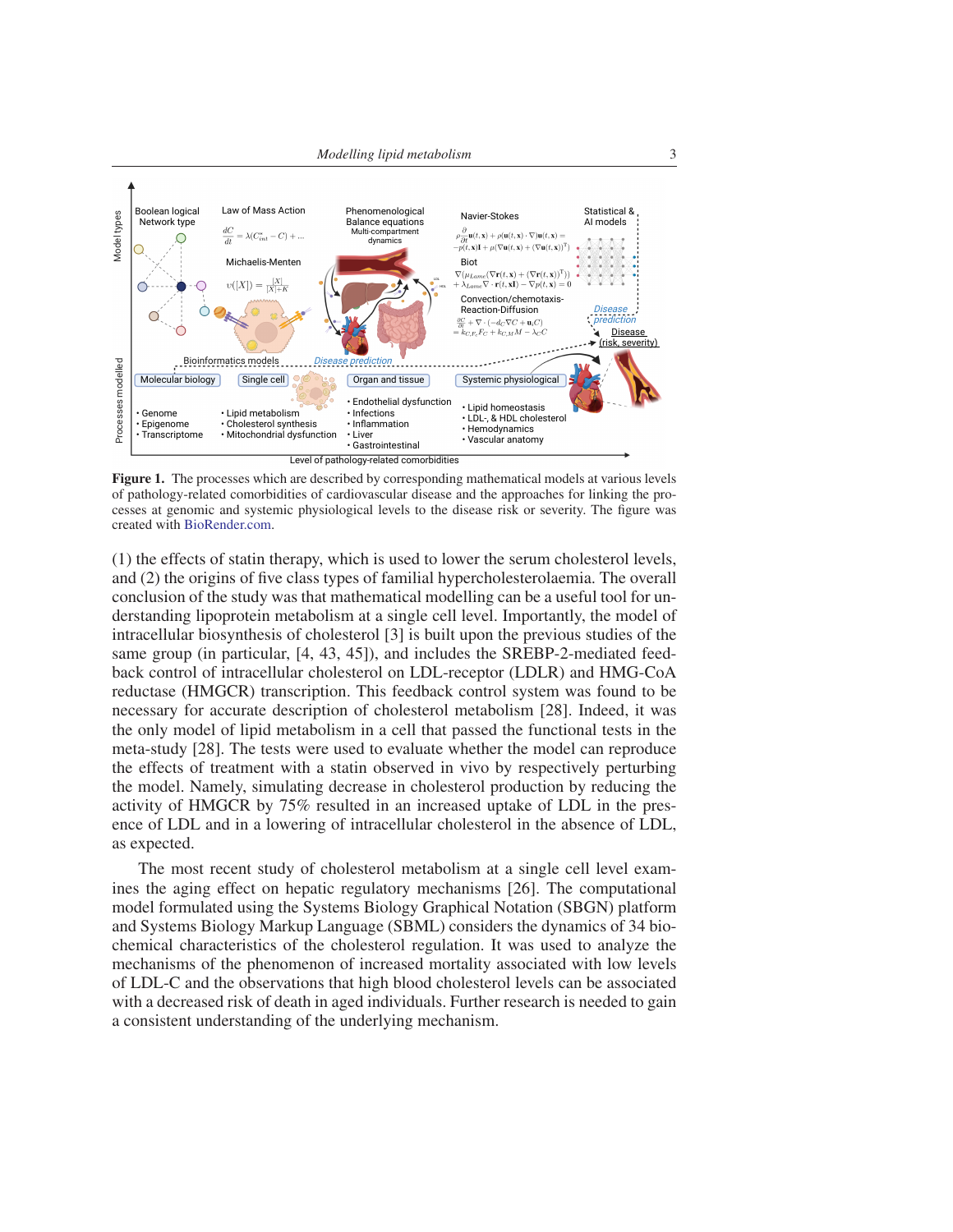## 2.2. Multi-compartmental models of lipid dynamics

Another approach in the study of the causes of dyslipidemia was chosen by researchers who built a multi-compartment model of lipid metabolism in the human body [\[6\]](#page-13-3). They were guided by the goal of constructing a model that allows tracing the entire process of lipid metabolism, since measuring the levels of lipids in the blood does not give a complete understanding of the processes taking place in the body. To track the processes of lipid metabolism, stable isotopes of the elements that make up leucine, glycerol, involved in the processes of metabolism of VLDL, lipogenesis in the liver, and HDL-mediated transport of cholesterol were used. Recent discoveries in mass spectrometry have made it possible to make accurate measurements of the amount of a traceable substance, with a small number of samples even for a low concentration of considered isotopes. Further, using the SAAM software package, multi-compartment models of the dynamics of VLDL, LDL, intermediate-density lipoproteins (IDL) and HDL were built. As the next step, the authors of the work see taking into account the metabolism of lipids in the intestine and the effect of chylomicrons on the processes of lipid metabolism.

This modelling approach should allow one to understand mechanistically the processes of lipid metabolism and identify those interactions that lead to an imbalance of lipids in various tissues and organs of the human body, including those leading to the development of atherosclerosis and other cardiovascular diseases.

#### 2.3. Quantitative systems pharmacology modelling of lipid metabolism

A separate category of the models of lipid metabolism are those that follow the quantitative systems pharmacology (QSP) approach. These models are developed to answer certain questions related to the effects of specific therapeutic treatments and the parameterizations of drug effects are calibrated and validated extensively. For example, to study the effectiveness of two kinds of HDL-C raising drugs on increasing the rate of reverse cholesterol transport (RCT), a QSP model was developed in [\[24\]](#page-14-2). The ODE-based model describes the dynamics of the following 6 variables: small lipid-poor ApoA-I particles, ApoA-I particles in α-HDL pool, particle concentration in  $\alpha$ -HDL pool, cholesterol ester (CE) in  $\alpha$ -HDL pool, CE in LDL, and CE in VLDL. The other species from HDL proteome and lipidome that do not directly regulate RCT are represented implicitly. For example, the ratio of triglycerides to CE is assumed to be 13%. The expression for RCT rate as a function of the lipid-poor ApoA-I particles was derived. The model was calibrated using the Bayesian approach, and the maximum a posteriori estimates of parameters were computed. For model validation, the experimental data on subjects with mutations in ABCA1 and ApoA-I genes was used. The mutations were simulated by setting the respective parameters (ABCA1 activity and ApoA-I synthesis rate) to 50% and 0% of their baseline value. By sampling the model parameters from a multivariate normal distribution, the synthetically generated data was produced. These data showed that there is a strong correlation between HDL-C and RCT rate and allowed to find two candidate biomarkers for ABCA1 activity: the concentration and the percentage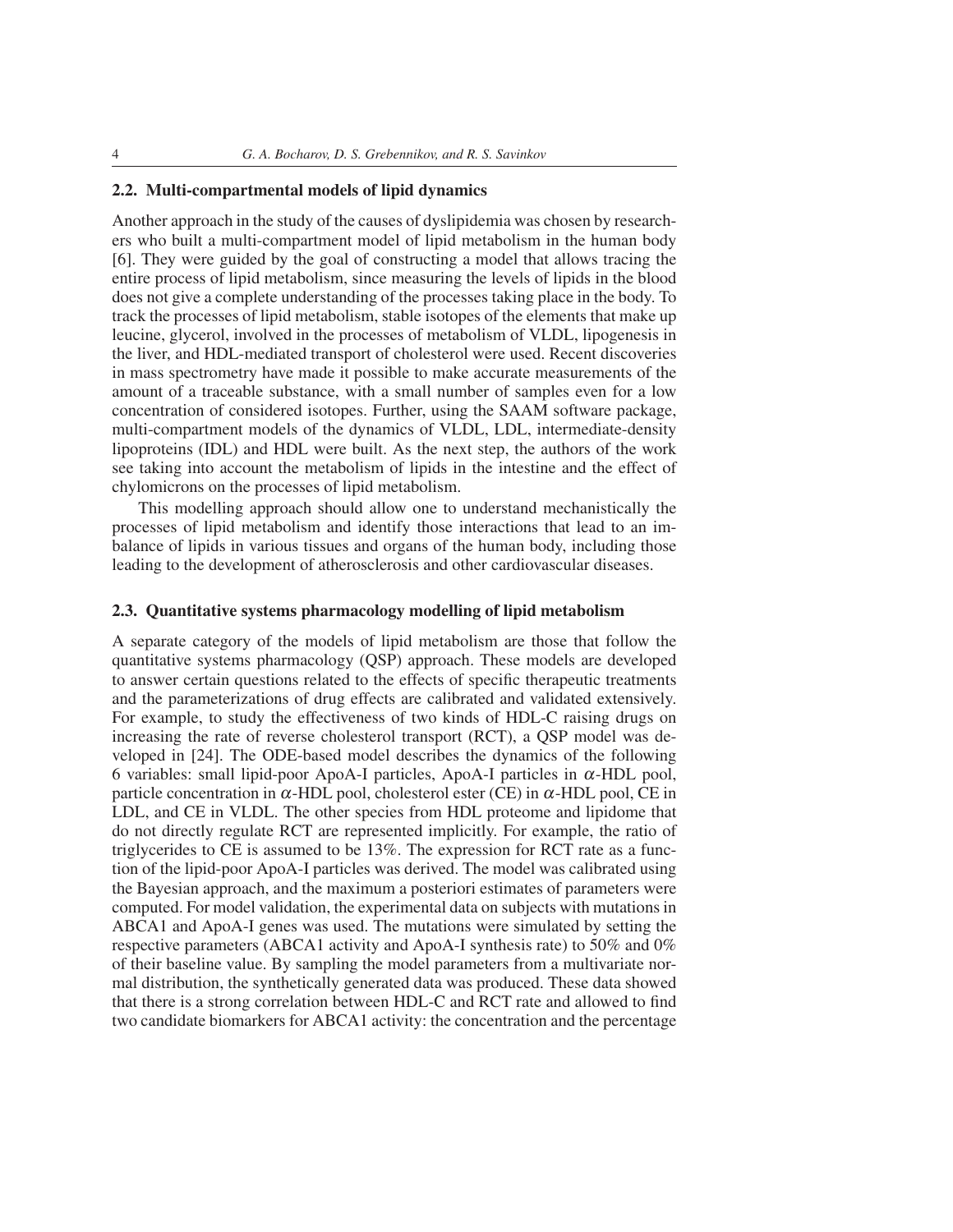of ApoA-I. By simulating HDL-C raising treatments, it was predicted that the first one, CETP inhibition, increases HDL-C but does not lead to an increased RCT rate, while the second one, ABCA1 up-regulation, increases both HDL-C and RCT rate. In [\[14\]](#page-13-4), the model was further used to study the effects of additional treatments: enhancement of ApoA-I synthesis by RVX-208 and the infusion of reconstituted or delipidated HDL.

Recently, a multiscale QSP model was developed in [\[44\]](#page-15-6) to study the effects of statin and anti-PCSK9 treatments on lowering plasma LDL-C. In the model, three compartments were considered: liver, small intestine and peripheral tissues. The model variables include: cholesterol concentration in three compartments, blood levels of VLDL, LDL-C, HDL, LDL receptors (LDLR) on the surface of hepatocytes and internalized LDLR, intracellular HMG-CoA concentration, PCSK9 level in blood, and three complexes which are formed as PCSK9 binds to LDLR expressed on the cell surface. The cholesterol synthesis rate was determined by using Flux Balance Analysis (FBA) to apply constraints on the comprehensive metabolic network Hepatonet [\[15\]](#page-13-5), which includes 777 intracellular metabolites. FBA algorithm finds such steady-state fluxes for network reactions that minimize the sum of internal fluxes under a set of two-bound constraints on each flux [\[15,](#page-13-5) [44\]](#page-15-6). The HMG-CoA concentration was used to set the constraint to control the cholesterol synthesis rate. The Michaelis–Menten parameterization was used to incorporate the direct effect of atorvastatin drug on the cholesterol synthesis rate in the liver, while the Hill equations were used to model the indirect effect of atorvastatin on LDLR and PCSK9 synthesis rates. In contrast, to simulate the effect of anti-PCSK9, which reduces the number of PCSK9 proteins available for binding with LDLR, the twocompartment target-mediated drug disposition model [\[12\]](#page-13-6) was used. The overall result of the study was that combination treatment is necessary to reduce LDL-C levels for patients with high levels of PCSK9 and cholesterol synthesis rates.

For a quantitative comparison of the effects of two anti-PCSK9 classes of drugs, an integrative QSP model of lipoprotein dynamics was developed in [\[36\]](#page-15-7). Three monoclonal antibodies (mAbs) and two small interfering RNA (siRNA) drugs were considered. The model is formulated as system of 17 ODEs describing the following variables: plasma concentrations of PCSK9, LDL-C, LDL receptors, Lp(a) (LDLlike particles containing apolipoprotein(a)), the amount of three drugs (alirocumab, evolocumab and RG-7652 mAbs) in the administration and circulation compartments, the number of complexes formed between PCSK9 and each drug, and the amount of two drugs (inclisiran and ALN-PCS siRNA) in the administration and liver compartments. The inhibitory effect of anti-PCSK9 siRNA drugs on the translation of PCSK9 is modelled using Michaelis-Menten functions. The result of the study was that, at the clinically used doses, mAbs decreased the LDL-C levels 20% lower than siRNAs. At doses leading to the same level of LDL-C reduction, there were no differences in the other lipid metabolites, even though they differ in mechanism of action. The model predicts the inhibitory level of siRNA drugs that needs to be reached by changing their biochemical properties in order to have the same effectiveness as mAbs or higher.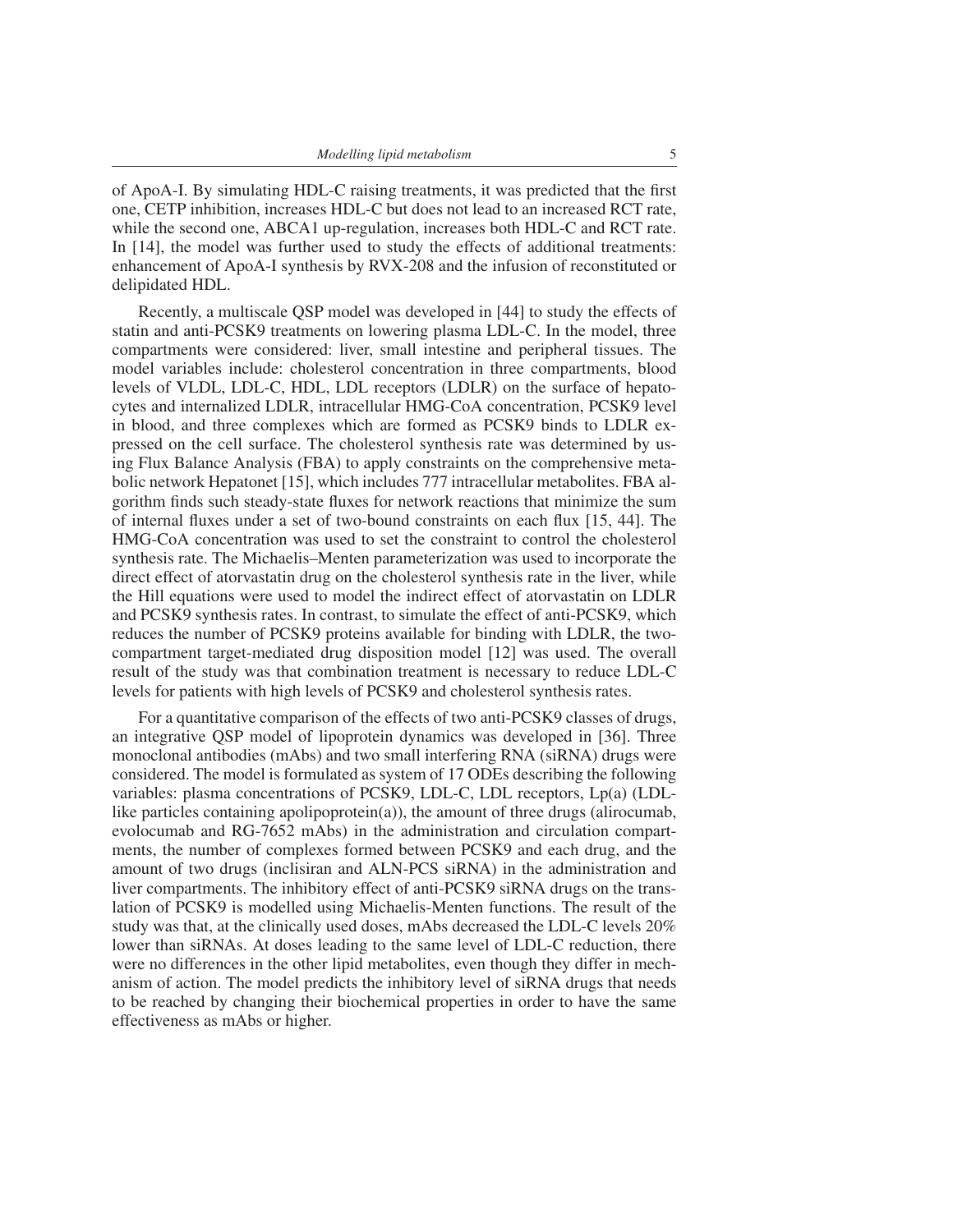## 2.4. Models of atherosclerotic plaque formation

2.4.1. Qualitative network-type Boolean approach. The complexity of the biochemical interactions underlying the atherosclerotic plaque formation enforces the probing of various approaches to the construction of the interaction network-type dynamical models, e.g., (1) based on system identification methods, (2) the use of prior knowledge in the form of the list of regulatory interactions, (3) as well as their combination. The potential of using a prior knowledge network (PKN) for the construction of the dynamical model of the formation of atherosclerotic plaques is illustrated in [\[2\]](#page-13-7).

The model is developed using the Boolean framework with the set space of the system represented by Boolean variables, i.e., the nodes in the network interacting via specified logical rules. The pathophysiology of atherosclerotic plaque formation is split in the following stages: (1) initial lipid accumulation,  $(2)$  monocyte infiltration, (3) platelets recruitment and (4) lipid core formation resulting in a chronic systemic inflammatory condition [\[2\]](#page-13-7). The model derived using PKN is composed of 729 nodes (432 proteins and 297 metabolites or biological processes) linked by 3406 interactions, of which 1841 regulations are encoded with logical operators and 1565 represent activatory or inhibitory interaction between the nodes. The model is solved by converting the Boolean network into a certain continuous dynamical system and finding its stable steady states [\[25\]](#page-14-7). The model was used to predict the key regulators of the signal transduction and inflammatory cytokine secretion. In particular, it was shown that a proper representation of the Akt signaling pathway is key for a consistent prediction of its contribution to the healthy and the pathological phenotypes.

Overall, the key importance of the expert curation of the complex regulatory interactions considered in experimental literature is demonstrated. In addition, the suitability of the logical modelling framework is advocated for complex and poorly understood systems.

2.4.2. Quantitative ODE-based multi-compartmental approach. The most comprehensive mathematical model of atherosclerotic plaque formation is developed in [\[29\]](#page-14-8). It is based on molecular biology map underlying the atherosclerosis pathophysiology. The model describes the population dynamics of 80 molecular species taking place in five human organism compartments: the liver, intestine, tunica intima, lumen, and endothelium. The model considers the dynamics of a broad spectrum of humoral and cellular factors, including lipoproteins, inflammatory components (cytokines and cells of the innate and adaptive arms of the immune system), muscle cells, and endothelial cells. The corresponding system of ODEs is set up using the law of mass action and the Michaelis–Menten kinetics formalisms. A numerous set of 179 model parameters was quantified using available literature search or estimated via model calibration. For coding of the model equations and interaction maps representation, the facilities of the SBML and SBGN proved to the critical. The computational experiments with the model enabled the identification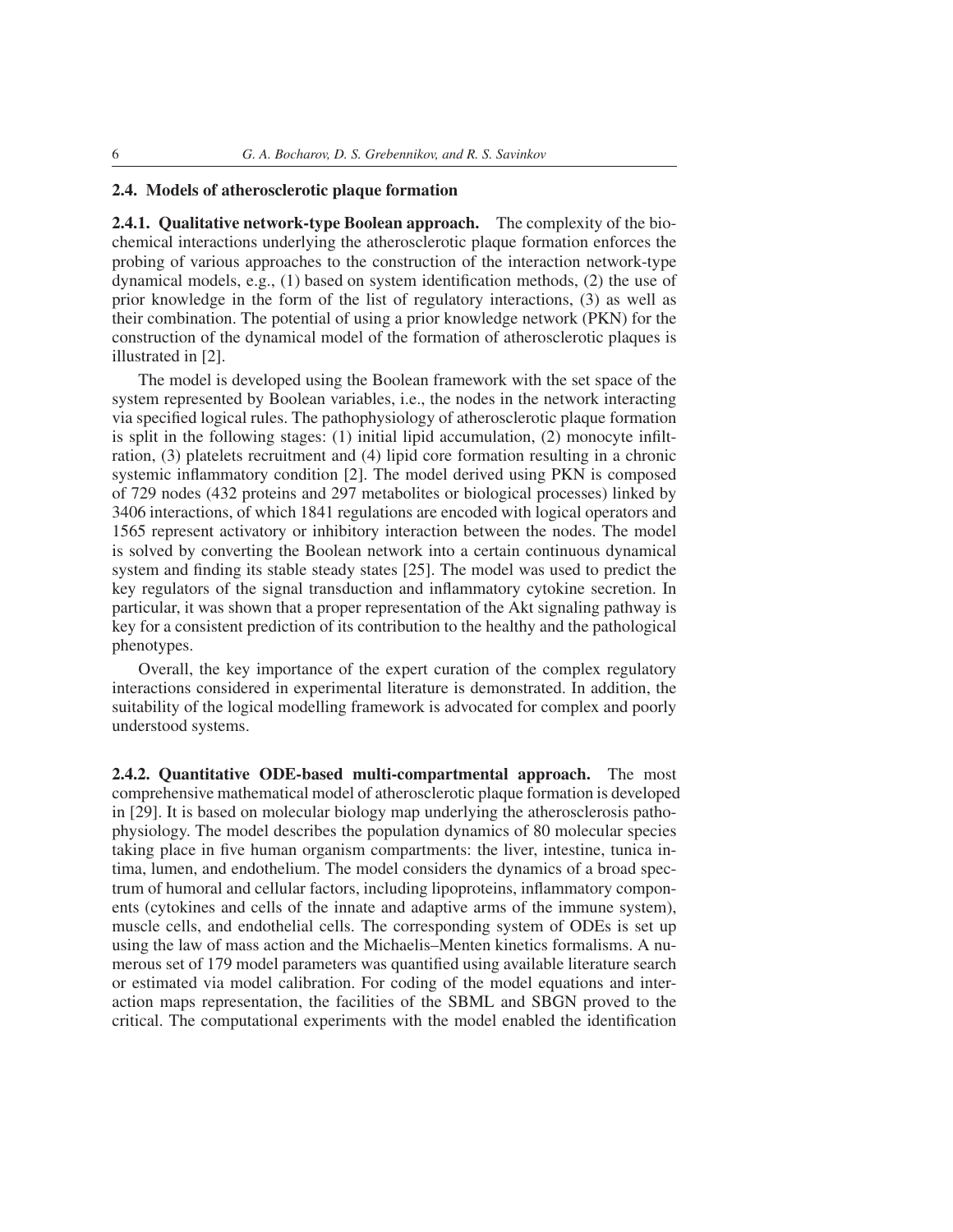of hypothetical therapies based on multi-drug interventions. In particular, five drugs were predicted that can reverse the advance atheroma formation. The limitations of the model are related to a simple description of the spatial effects (compartmental approach) and the intracellular regulation of the processes.

2.4.3. Multiphysics distributed parameter systems-based approach. The description of the spatial dynamics of atherosclerosis is the subject of numerous models formulated with PDEs. For example, the model developed in [\[13\]](#page-13-8), describes the dynamics of 18 variables: (i) lipoprotein concentrations *L*, *H*, *L*ox (LDL, HDL, oxidized LDL (oxLDL)), (ii) densities of pro-inflammatory M1 and anti-inflammatory M2 macrophages  $(M_1, M_2)$ , foam cells  $(F)$ , T cells  $(T)$  and smooth muscle cells (SMCs) (*S*), (iii) concentration of free radicals which oxidize LDL (*r*), (iv) concentrations of chemoattractant protein MCP-1 *P* and platelet-derived growth factor (PDGF) (*G*), (v) density of extracellular matrix (ECM) ( $\rho$ ), and concentrations of MMP and TIMP  $(Q, Q_r)$  which promote and inhibit the remodelling of ECM, (vi) concentrations of inflammatory signal IFN- $\gamma$  ( $I_{\gamma}$ ) and activation signal interleukin IL-12  $(I_{12})$ , (vii) the pressure  $\sigma$  caused by the moving cells in the plaque and the fluid velocity in the medium of the plaque, which is assumed to be porous and therefore governed by Darcy's law  $\mathbf{u} = -K\nabla\sigma$ . Simulations were run in 2D planes, i.e., in the cross-section of the artery and along the artery with periodic boundary conditions. Various boundary conditions are considered for different variables and domain boundaries. For a free boundary of the intima in contact with the lumen (i.e., with blood), the Robin boundary conditions are considered for  $L, H, M_1, M_2$ , *T* with constant convective constants  $\alpha_i$  for all variables except for  $M_1$ :

$$
\alpha_{\!M_1}=\hat{\alpha}_{\!M_1}\frac{L_{\rm ox}}{1+H}.
$$

For other variables, except for  $\rho$  and  $\sigma$ , no-flux boundary condition is set. The free boundary is held together by cell-to-cell adhesion forces, which is represented by Dirichlet boundary condition for  $\sigma$ . The velocity of free boundary is set as  $V_n =$  $-\partial \sigma/\partial n$ . For the boundary of the intima in contact with the surrounding medium, no-flux boundary conditions are assumed for all variables except ρ and *S*. For *S*, the Robin boundary condition is set with convective constant

$$
\alpha_S = \hat{\alpha}_S \frac{P + G}{P_0 + G_0}
$$

as SMCs move into the intima from the media chemotactically by sensing MCP-1 and PDGF. For  $\rho$ , the boundary conditions on both boundaries is determined by  $\rho = 1 - S - F - T - M_1 - M_2$ , so that the total density of all the cells and ECM is constant and is equal to 1  $g/cm<sup>3</sup>$ .

The PDEs of the model are in the form of reaction-diffusion equations for the molecules, and convection-reaction-diffusion for the cells. For M1 macrophages, the chemotaxis term along the gradient of MCP-1 is additionally considered. For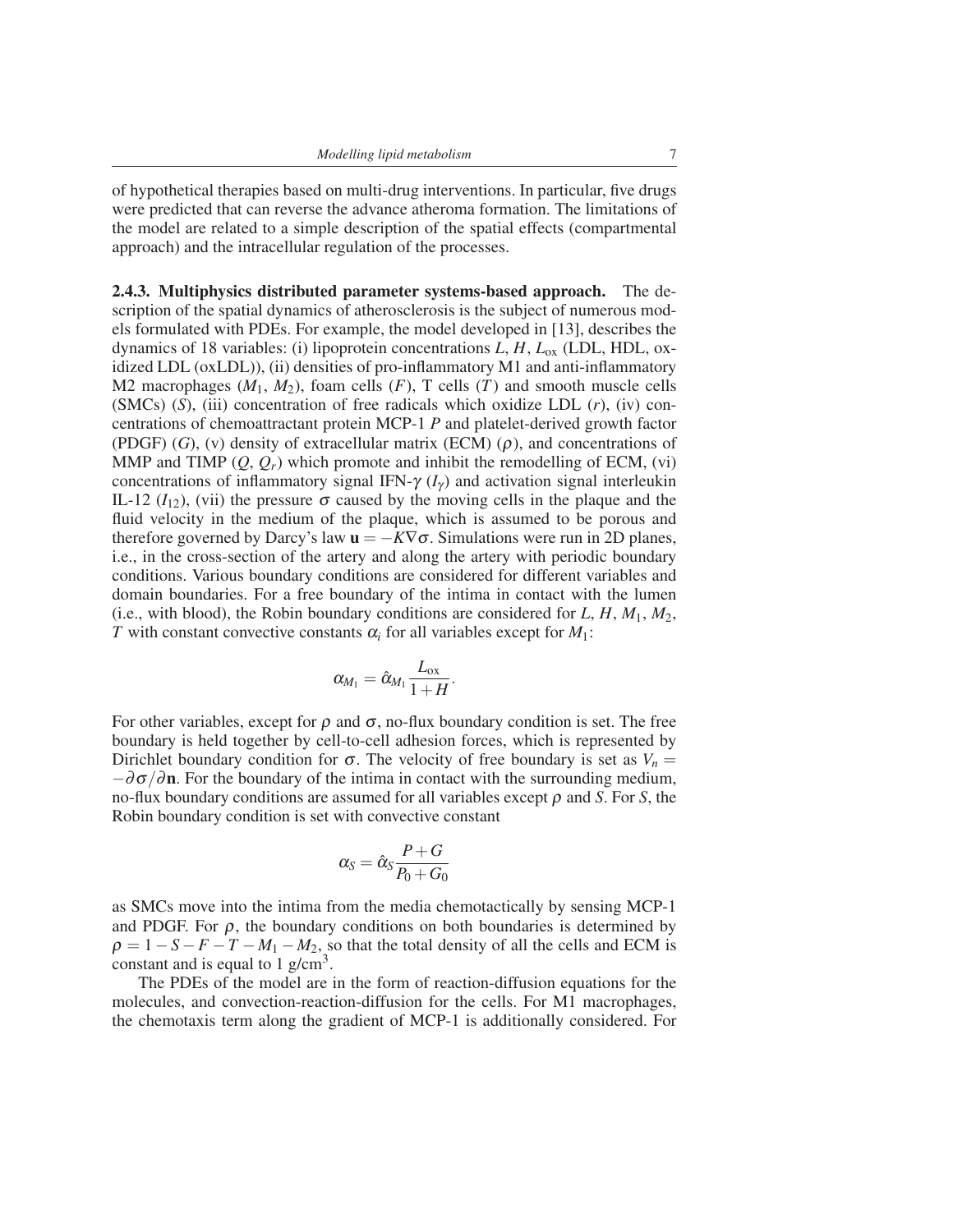SMCs, the equation governing  $S(x,t)$  consists of convection and diffusion terms, and the terms for chemotaxis along the respective gradients ∇*P* and ∇*G*, as well as haptotaxis along  $\nabla \rho$ :

$$
\frac{\partial S}{\partial t} + \nabla \cdot (\mathbf{u}S) - D_S \Delta S = -\nabla \cdot (\chi_C S \nabla P) - \nabla \cdot (\chi_C S \nabla G) - \nabla \cdot (\chi_H S \nabla \rho).
$$

The model was used to predict the dynamics of plaque formation during 60 days, and to explore four therapeutic drugs for plaque regression introduced starting from day 31. The treatments are simulated by changing the model parameters in corresponding terms. The effects of three drugs (anti-miR33, antibody and TGF- $\beta$  treatments) that enhance the ABCA1 production were simulated. In each case, the parameter inhibiting the reverse cholesterol transport rate was decreased for a quantitative agreement of plaque regression with experimental data in terms of either plaque weight, M1 and ECM density, monocyte chemoattractant protein (MCP-1) concentration, or foam cell density. Next, the miR-145 drug which targets SMCs, therefore reducing plaque weight, was considered by decreasing the influx rate of SCMs. Finally, the 'risk map' on the plane of HDL and LDL concentrations was computed, which represents the percentage of plaque mass growth or shrinkage at the end of 300 days for each point of  $(L_0, H_0)$ . Several strategies of personalized treatment of atherosclerosis were illustrated, which correspond to moving from high-risk to low-risk zones on the map by combining lifestyle changes such as antioxidant supplementation or quitting smoking, reducing blood pressure and anti-cholesterol medications.

The most detailed and representative multiphysics model of early atherosclerosis was developed in [\[35\]](#page-15-1). The biological concept underlying the model development is that atherosclerosis is a chronic inflammatory disease. The model is focused on the physiological, biochemical and biomechanical events which occur during an early phase of atherosclerosis development. The 3D domain considered in the model combines the blood vessel lumen, the intima and the endothelium layer separating them. The time- and space-dependent variables of the model are LDL, oxLDL, cytokines, factor increasing monocytopoiesis (FIM), monocytes, macrophages, foam cells. The transport of the cells and humoral factors is described by convection/chemotaxis-diffusion-reaction type of equations. The boundary conditions take into account the permeability of the endothelial wall for LDL and transmigration of monocytes from lumen to intima. The key parameterizations of the model are (1) the wall shear stress (WSS), LDL concentration and inflammatory cytokine dependence of the endothelial permeability for LDL, (2) WSS and cytokine (MCP-1) dependent (in a multiplicative way) transmigration of monocytes into intima (flux across the endothelium), and (3) differentiation of monocytes into macrophages and the oxLDL-dependent transformation of the macrophages into foam cells. The parameterizations take phenomenologically into account that low WSS increases the residence time near the arterial wall, thus favoring the transport of LDL and monocytes through endothelium to the intima. The inflammatory response is launched once the oxLDL concentration reaches a specified threshold of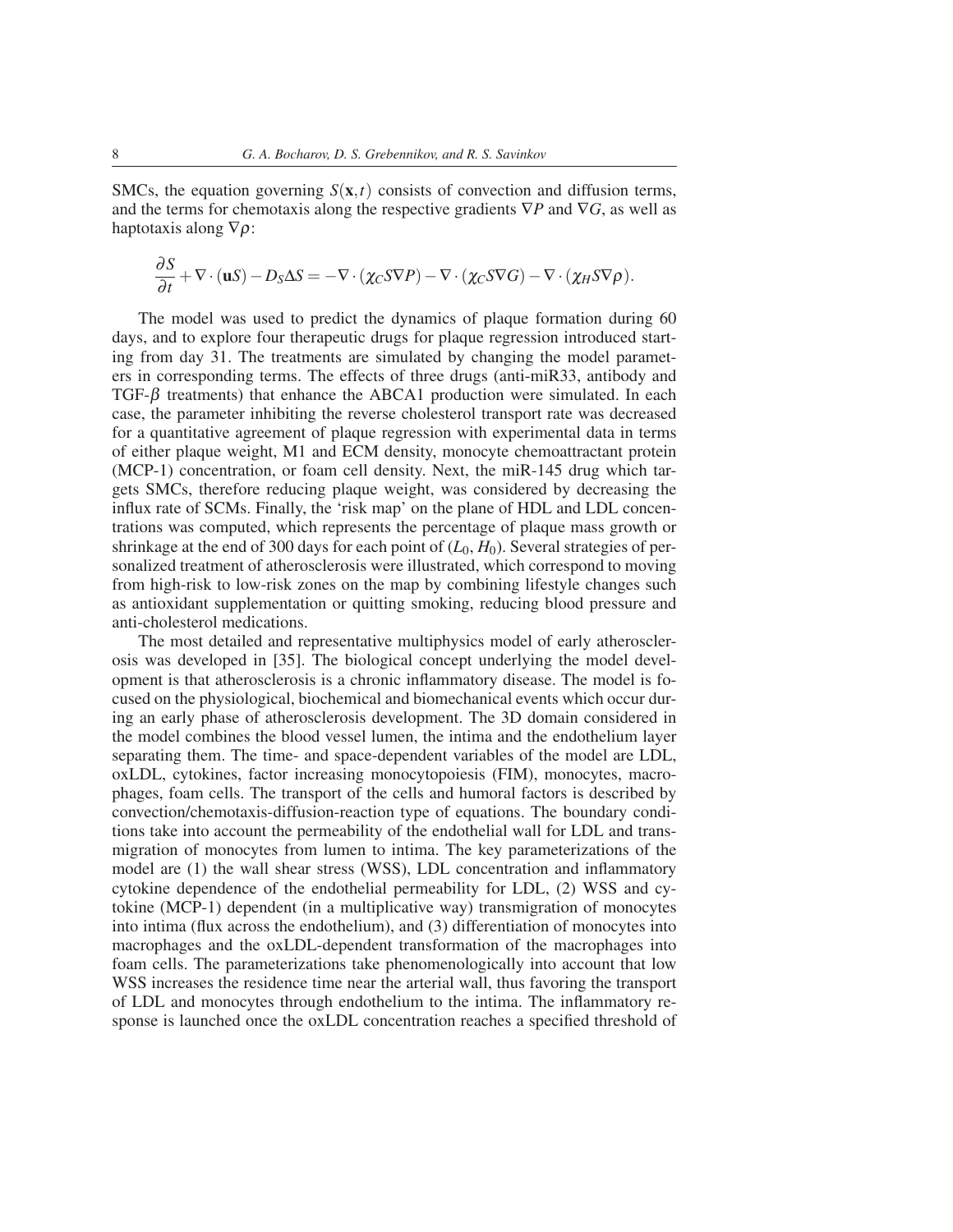$1.9 \times 10^{-7}$  g⋅cm<sup>-3</sup> [\[35\]](#page-15-1). Importantly, a positive feedback FIM-dependent regulation of the monocytopoiesis in the bone marrow is taken into account via the extra terms in the inlet boundary condition for the vessel lumen.

The most elaborated and computationally challenging part of the model is related to the transport processes. The model considers blood flow in the vessel lumen governed by the Navier–Stokes equations for an incompressible Newtonian fluid  $(u(t, x))$  is the blood velocity):

$$
\rho \frac{\partial}{\partial t} \mathbf{u}(t, \mathbf{x}) + \rho (\mathbf{u}(t, \mathbf{x}) \cdot \nabla) \mathbf{u}(t, \mathbf{x}) = -\nabla \cdot [p(t, \mathbf{x}) \mathbf{I} + \mu (\nabla \mathbf{u}(t, \mathbf{x}) + (\nabla \mathbf{u}(t, \mathbf{x}))^T)]
$$
  

$$
\nabla \cdot \mathbf{u}(t, \mathbf{x}) = 0.
$$

The fluid flow in the intima is modelled by Biot system for a poroelastic medium with  $\mathbf{r}(t, \mathbf{x})$  being the unknown displacement and  $p(t, \mathbf{x})$  standing for the pressure of the medium,  $\mu_{\text{Lame}}$  and  $\lambda_{\text{Lame}}$  being the Lame coefficients, and k being the hydraulic conductivity:

$$
\nabla \cdot (\mu_{\text{Lame}}(\nabla \mathbf{r}(t, \mathbf{x}) + (\nabla \mathbf{r}(t, \mathbf{x}))^T)) + \lambda_{\text{Lame}} \nabla \cdot \mathbf{r}(t, \mathbf{x} \mathbf{I}) - \nabla p(t, \mathbf{x}) = 0
$$

$$
\nabla \cdot \left(\frac{\partial}{\partial t} \mathbf{r}(t, \mathbf{x}) - k \nabla p(t, \mathbf{x})\right) = 0.
$$

A central part of the modelling problem formulation for its further computational implementation of was an elaborate specification of the interface and boundary conditions for fluid flow, molecular and cellular fluxes. The numerical simulations of the reduced to 2D version of the model lead to two major conclusions: (1) the region of atherosclerotic plaque formation can not be predicted solely on the WSS but needs to be considered in relation to the spatial LDL distribution and local inflammatory conditions, and (2) endothelial permeability for monocytes is essentially influenced by MCP-1 level. In a broader context, the model provides a general platform for further development of multiscale models with a more detailed description of the regulation of pro- and anti-inflammatory immunophysiological responses of the host to link the molecular- and cellular level processes with the systemic dynamics of the host organism to a critical stage of atherosclerosis (as shown in Fig. [1\)](#page-2-0).

Two biomechanical aspects of the early atherosclerosis not considered in the above model, i.e., incompressible non-Newtonian blood properties and the pulsative blood flow interacting with the elastic artery wall were thoroughly examined using a multiphysics approach in [\[41\]](#page-15-8). The key assumption of the model was that the low wall shear stress is the sole factor controlling the permeability of the endothelium for LDL to diffuse in the artery wall. The governing set of the model equations is categorized as a coupled fluidstructureadvectiondiffusionreaction model. In the model, the branching subclavian and common carotid arteries are considered in defining the computational region of interest. The interaction of the blood flow with the artery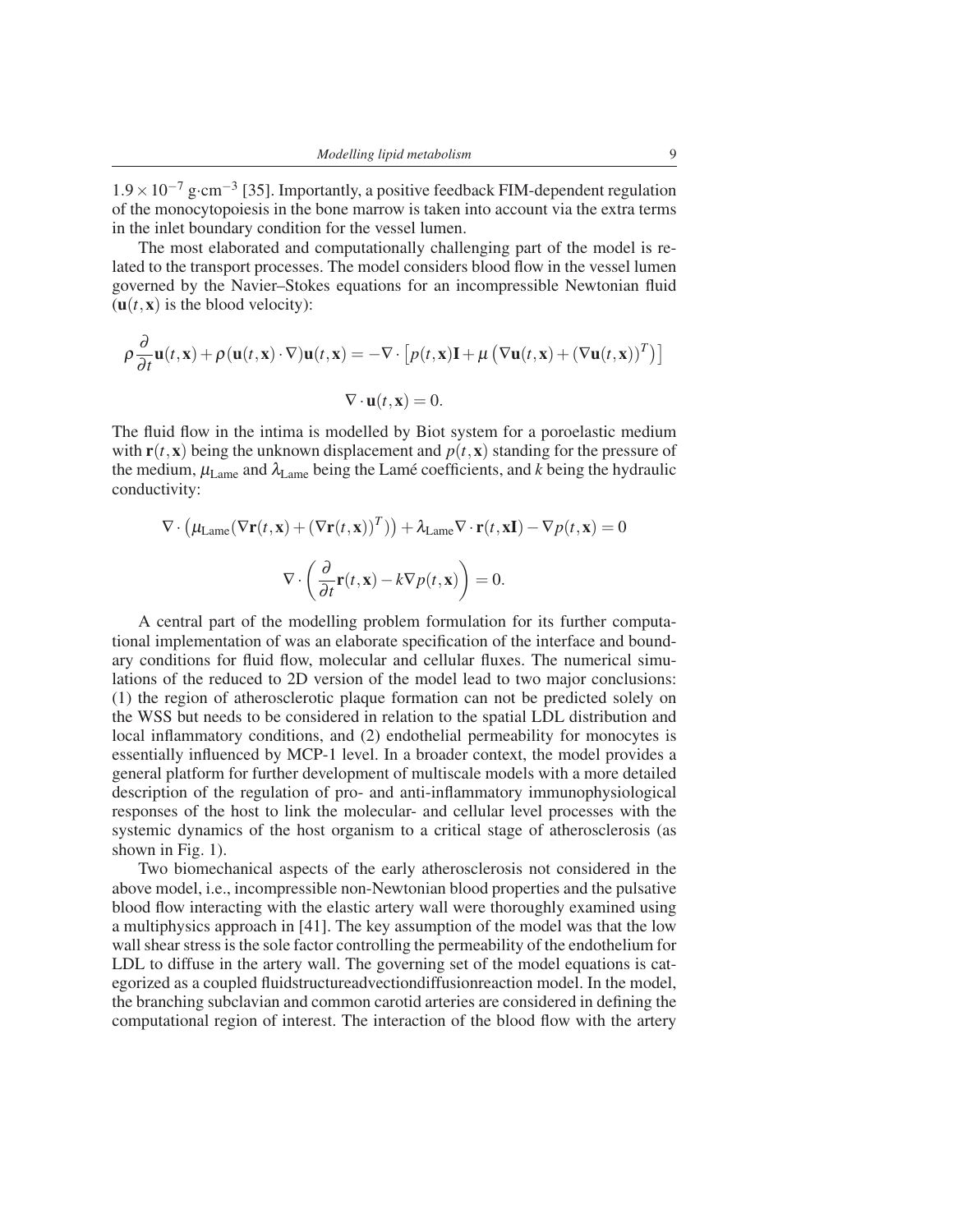wall is FSI-based considering embedded three-element Windkessels with a hyperelastic structure. The later undergoes finite deformations, anisotropic growth, LDL concentration-dependent remodelling and a change of its constitutive equation. The structure of the artery wall is reduced to consideration of two compartments, the endothelium and arterial wall. The model was calibrated using murine-specific data. The 3D numerical simulations showed that the pulsative flow regime has a crucial impact on the development of atherosclerosis and a minor effect is exhibited by the aorta compliance.

In the follow-up study, the stability of atherosclerotic plaques was analyzed to elaborate the criteria for classifying them as progression-prone and progressionresistant using the measurable parameters such as the blood cholesterol level and wall shear stresses [\[42\]](#page-15-2). The 3D multiphysics set of model equations consists of two groups of equations. The first one of the biomechanical transport equations considers Darcys law for the transmural flow through vessels walls, the KedemKatchalsky equations for endothelial fluxes of lipoproteins, and the model of early plaque formation [\[41\]](#page-15-8). The second part consists of phenomenological equations for reactions in the intima, which describe the monocyte-based metabolism of LDL to produce cholesterol, differentiation of monocytes into macrophages followed by their apoptosis, the oxidative LDL and HDL modification by macrophages and the endothelium. The unmodified HDLs function to reduce LDL oxidation. Macrophageproduced cholesterol is assumed to be stored as esterified cholesterol, thus constraining the free cholesterol level between physiologic and cytotoxic limits. The model predicts that regions in arteries with the wall shear stress dropping below 20% of the average exposure are potential regions for the development of progressionprone atherosclerotic plaques.

The accumulation of LDL in the subendothelial layer is one of the key local manifestations of pathophysiological process associated with plaque development that can finally result in atherosclerosis, i.e., a systemic disease. Most of the mechanistic mathematical models were formulated to investigate this initial stage of atherosclerosis development. To this end, a similar set of basic equations was used with major differences in the parameterization of transport processes, multilayer structure of the arterial wall, fluid structure interaction description. The core equations include those for fluid flow inside the vessel lumen (Navier–Stokes), the fluid and lipoprotein transport in lumen and through the heterogeneous porous elastic tissues of the vessel wall (Brinkman Darcy's model, Kedem–Katchalsky equations for interfacial coupling), and convection–reaction–diffusion for mass balance. Specific aspects of the impact of biomechanical parameters of the transport model components (e.g., via the sensitivity analysis [\[30\]](#page-14-9)), the initial and inflow boundary value conditions [\[10\]](#page-13-9) on LDL accumulations were addressed in the following studies with appropriately tuned mathematical descriptions:

- the effect of non-Newtonian behavior of fluids on LDL accumulation [\[11,](#page-13-10) [17\]](#page-14-10);
- wall shear stress and high LDL concentration [\[20,](#page-14-11) [38,](#page-15-9) [39\]](#page-15-10);
- effect of hypertension condition on LDL accumulation [\[9,](#page-13-11) [19,](#page-14-12) [33,](#page-14-13) [40\]](#page-15-11);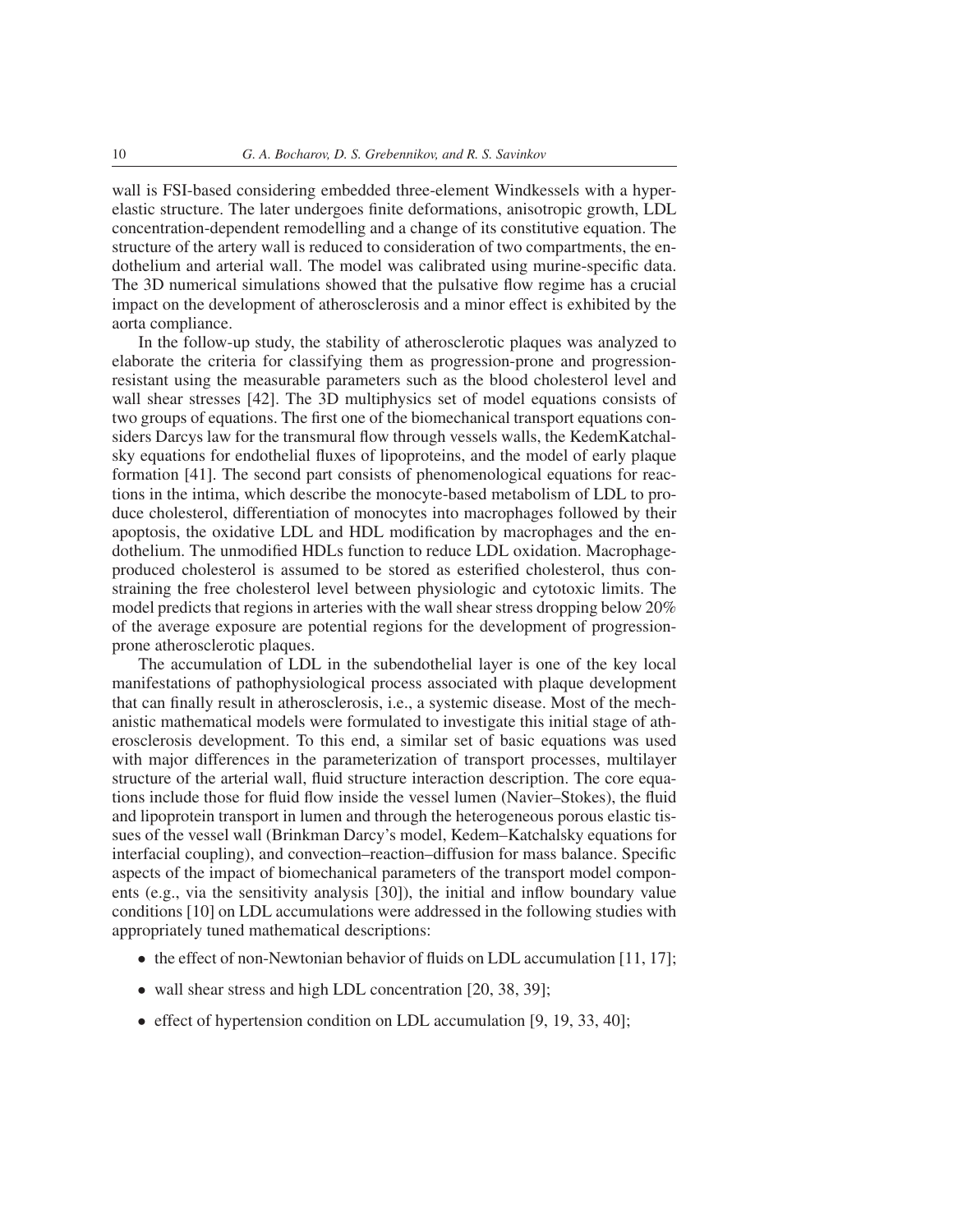• impact of angiogenesis from the adventitial vasa vasorum and intraplaque hemorrhage on the atherosclerotic plaque destabilization [\[16\]](#page-14-14).

Recent study focused on formulation of multiphysics model was developed to examine the hypothesis stating that the disruption of arterial wall nourishment is the primary cause of the onset of inflammatory response of the wall tissue [\[37\]](#page-15-12).

To examine the atheroprotective role of HDL, the mathematical model of the inflammatory processes inside intima was developed in [\[1\]](#page-13-12). It is formulated as a system of coupled reaction-diffusion equations for cellular and cytokine components of the inflammatory reaction and oxLDL. The impact of HDL was modelled by parameterization of the risk of plaque formation as a function of serum level of HDL. The conditions for major phenotypes of inflammation, i.e., no inflammation, stable plaque and vulnerable plaque, and the inflammation propagating as travelling wave, were obtained.

Finally, it should be noted that the multiscale/multiphysics models of arterial plaque formation available today can still benefit from adding a more detailed description of cell-level and plasma-level dynamics of lipoprotein metabolism. Moreover, the outputs of the models still need to be linked with the disease pathophysiology metrics to be used as predictive tools of the disease dynamics and outcome.

#### 3. Statistical, bioinformatics and AI models

Another type of models is designed to identify the lipid metabolism biomarkers and associate them with pathophysiology or risk of development of cardiovascular disease (see Fig. [1\)](#page-2-0). These include the regression models of various kinds and artificial neural network models, as well as bioinformatic analysis of gene networks, examples of which are provided below. Importantly, the disease risk can be linked to either genetic or plasma level lipid factors, thus providing a tool to be incorporated in the multiscale models of atherosclerotic plaque formation to predict the disease risk or severity.

#### 3.1. Statistical analysis and regression models

The statistical models of the ischemic heart disease are based on the analysis of the associations/correlations between the serum lipid levels and specific disease progression states of the patients. They rely on the data obtained by lipidomic profiling to characterize the organ-specific alterations in the level and composition of lipid molecules. The study published in [\[48\]](#page-15-13) identified a group of circulating lipids that were significantly altered negatively (63 lipids) and positively (62 lipids) in ischemic heart and coronary diseases. Although the coronary artery disease and blood serum lipid levels are highly correlated, the underlying regulatory molecular networks remain to be thoroughly investigated.

In [\[27\]](#page-14-15), lipidomics was used to measure 184 lipids in plasma samples of 3865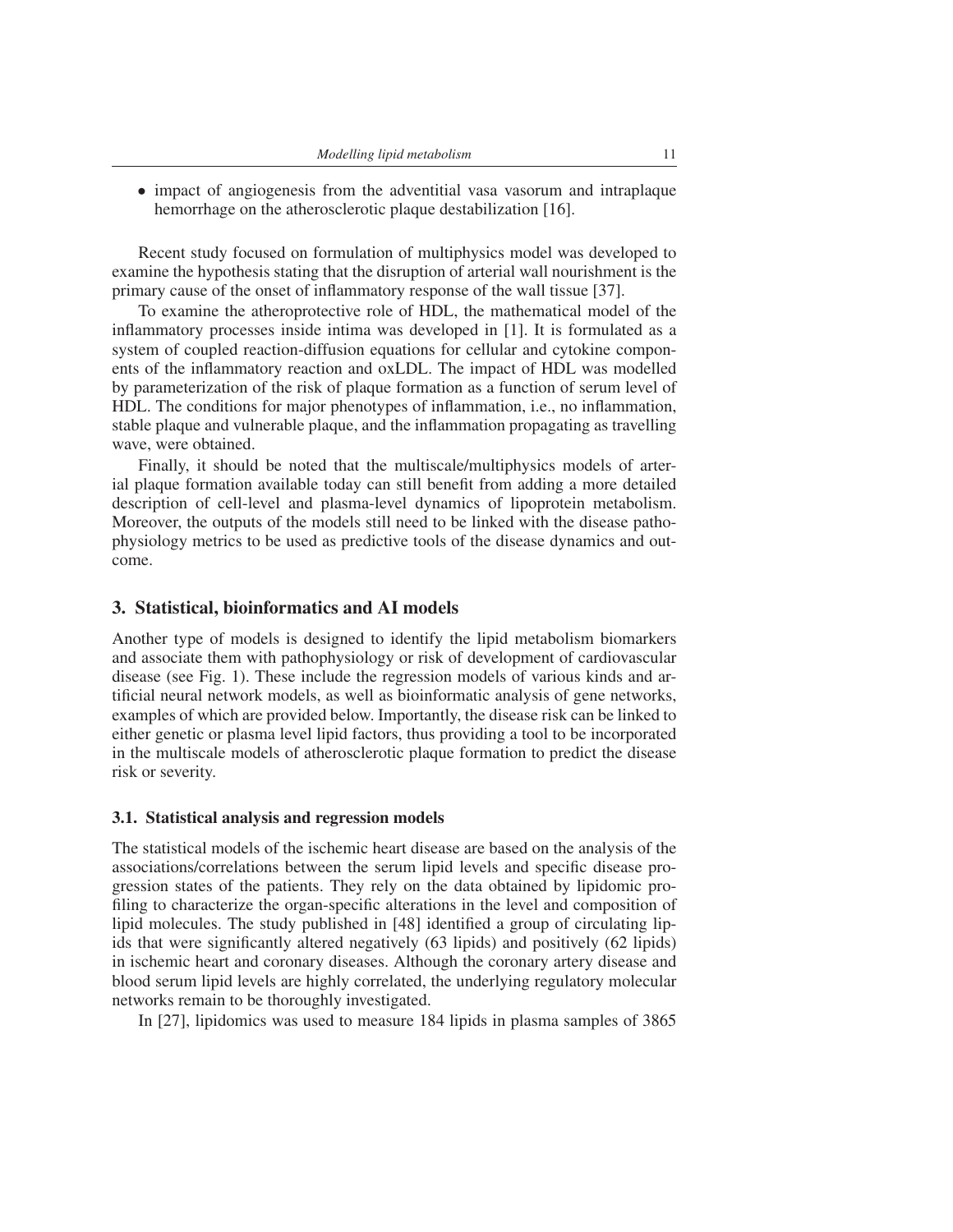individuals, with a follow-up approximately 20 years afterwards. At the endpoint, 536 participants developed coronary artherial disease. The Cox proportional hazards regression models were trained to predict the risk of future disease onset. To perform variable selection, i.e., to select only the most predictive risk factors and prevent overfitting, the Lasso regularization technique was applied. This method uses the  $l_1$  norm for penalty on model coefficients term instead of traditional for ridge regression *l*<sup>2</sup> norm, which forces some coefficients to be exactly zero, thus excluding the corresponding variable candidates from the resulting model. As a result, eight new lipids in plasma were identified as predictive lipid risk factors: four different phosphatidylcholines, sphingomyelin, diacylglycerol, phosphatidylinositol, and sterol ester. Using them improved the model performance significantly compared to considering only traditional risk factors: fasting levels of triglycerides, HDL and LDL cholesterol in plasma, age, sex, body mass index, systolic blood pressure, smoking and diabetes status. Notably, the improvement was achieved for predictions as long as 20 years prior to disease onset, showing that lipidomics measurements could be useful as early markers of increased cardiovascular disease risk.

#### 3.2. Integrative genomics analysis using bioinformatics tools

Integrative genomic analysis of genome-wide association study summary data performed in [\[7\]](#page-13-13) led to identification of common 13 genes and pathways showing a significant overlap. It was found that the genetic contribution of the coronary artery disease is located in cell-type specific regions (aortic endothelial cells, adipose tissues cells, liver tissue cells) containing the sites of plasma lipid metabolism regulation. The key genes driving the disease include LDLR, APOB, and PCSK9. They take part in LDL uptake and degradation of LDL particles.

Similarly, integrative genomics approach was applied in [\[5\]](#page-13-14) to identify the genetic variants associated with plasma lipid levels, i.e., total cholesterol, HDL and LDL cholesterol, and triglycerides. On top of the known key regulator genes (e.g., APOH, APOA4, and ABCA1), the researchers detected novel genes such as *F*2 gene (coagulation factor II, trombin) in adipose tissue. Knockout of this gene reduced intracellular adipocyte lipid content and increased the extracellular one. These studies use a set of bioinformatics methods and tools for analysis of gene networks. In particular, Weighted Correlation Network Analysis (WGCNA) [\[21\]](#page-14-16) was used to build gene co-expression network modules. The identification of key genetic drivers and interacting gene hubs was performed using weighted key driver analysis (wKDA) in Mergeomics pipeline [\[34\]](#page-15-14).

#### 3.3. Artificial neural network models

To determine the key factors of lipid metabolism disorders in the human body, a group of researchers carried out mathematical modelling using artificial neural network of the perceptron type [\[32\]](#page-14-17) (see Fig. [2\)](#page-12-0). The authors examined 453 indicators for their influence on the risks of developing lipid metabolism disorders, including those leading to chronic heart diseases. An artificial neural network was trained to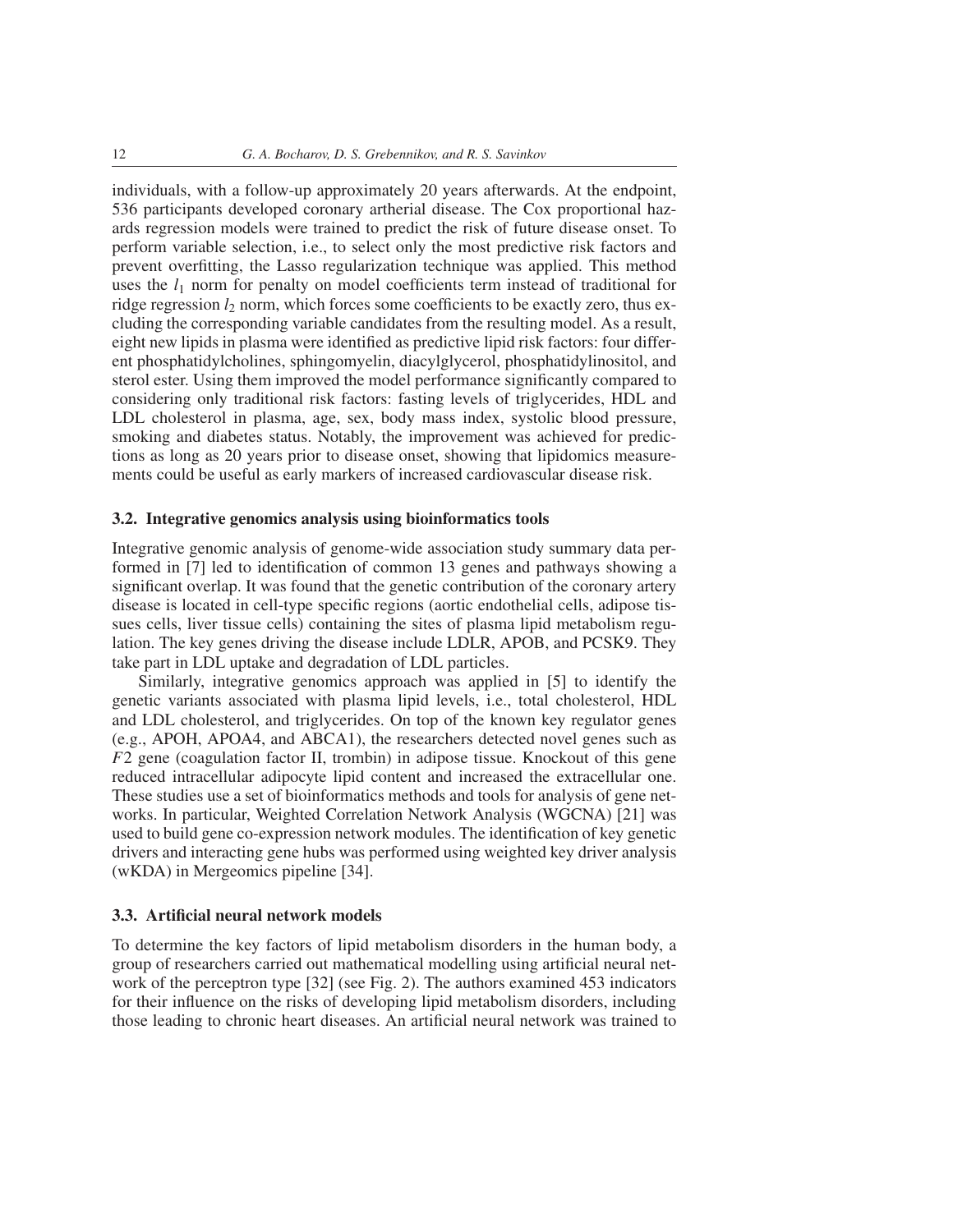

<span id="page-12-0"></span>Figure 2. Schematic diagram of an artificial neural network for assessing the significance of measured variables in determining the likelihood of lipid disorder and the concentrations of lipids and lipidcontaining structures in the human body.

predict the likelihood of developing lipid metabolism disorders based on combinations of the studied indicators, and then the trained network was used to assess the effect of specific indicators on the prediction results. As a result of the research, 12 key indicators were identified that affect the development of dyslipidemia. Thus, alkaline phosphatase, free fat mass index, and hemoglobin levels were effectively correlated with blood lipid markers, and the waist-to-hip ratio correlated with lowdensity lipids and cholesterol levels. Also, about 10 indicators were identified as key for determining the levels of high- and low-density lipids. The potential problem of the developed model can be false correlations, i.e., situations when events happen simultaneously, but do not depend on each other.

# 4. Conclusions: Emerging multidisciplinary approaches

The whole-organism predictive modelling integrating the entire trajectory of the human organism from the initial alterations in lipid metabolism through to atherosclerotic plaque formation and finally to the pathologic state of the ischemic heart disease remains an open, unexplored task. It is the mathematical modelling of biomechanical and (to a lesser extent) biochemical (i.e., the local LDL and HDL dynamics) aspects of the atherosclerotic plaque development which received most attention of researchers. All together, they provide a solid computational platform for expansion and tailoring for practical applications. Further mathematical modelling of the signalling and interaction networks across multiple regulation levels (see Fig. [1\)](#page-2-0) with focus on assimilation of big-data gathered in experimental and clinical studies of heart diseases, and on strengthening their potential to make medically relevant predictions is urgently needed. Multidisciplinary framework represents one necessary condition for elaboration of approaches integrating the deepness of mechanistic modelling, the clarity of statistical models and the power of machine learning methods for the benefit of personalized therapies.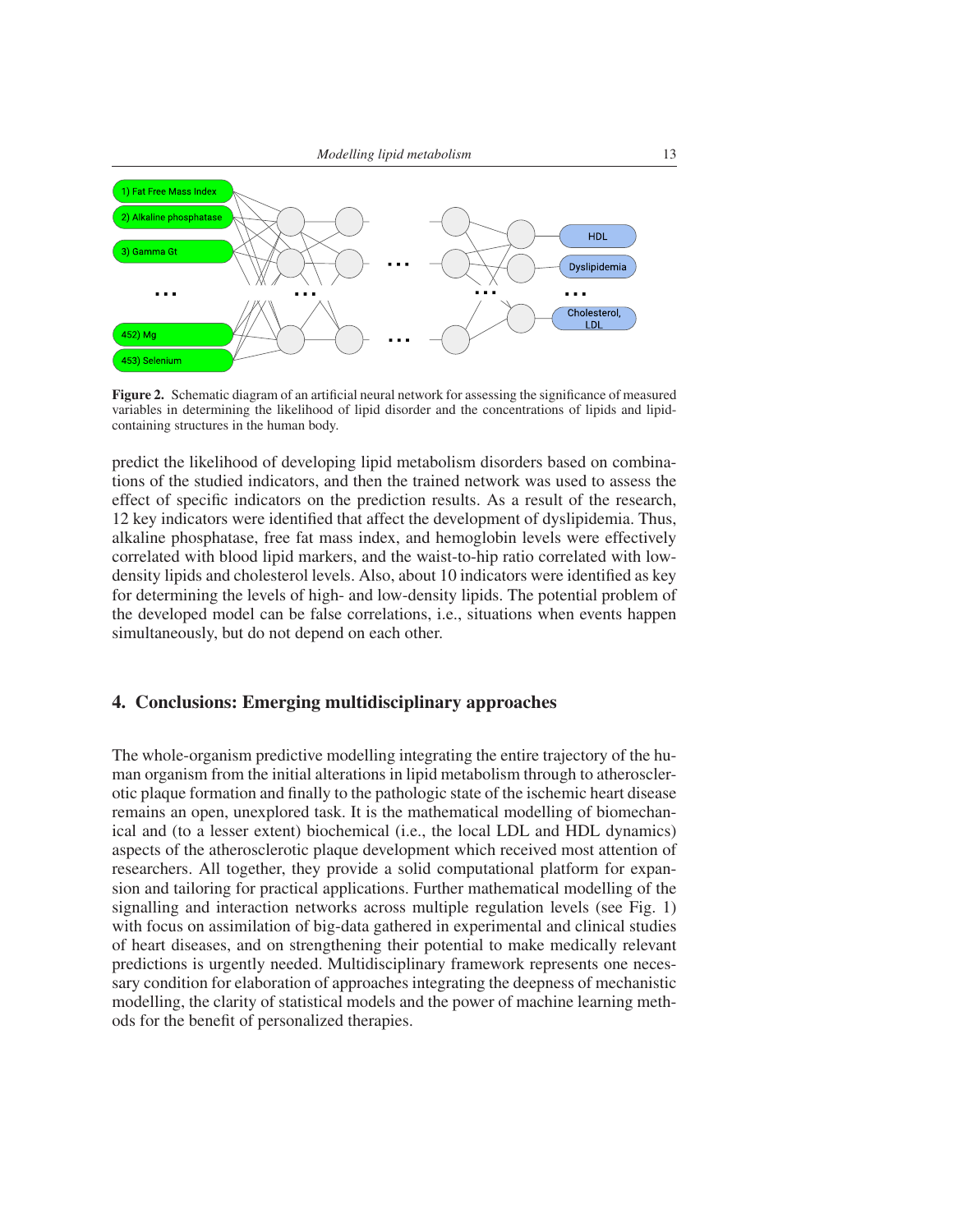# Acknowledgements

We thank Victor Sokolov for critically reading the manuscript and for valuable comments.

#### References

- <span id="page-13-12"></span>1. G. Abi Younes and N. El Khatib, Mathematical modeling of atherogenesis: Atheroprotective role of HDL. *J. Theor. Biology* 529 (2021), 110855.
- <span id="page-13-7"></span>2. A. Bekkar, A. Estreicher, A. Niknejad, C. Casals-Casas, A. Bridge, I. Xenarios, J. Dorier, and I. Crespo, Expert curation for building network-based dynamical models: a case study on atherosclerotic plaque formation. *Database* 2018 (2018), bay031.
- <span id="page-13-2"></span>3. B. S. Bhattacharya, P. K. Sweby, A.-M. Minihane, K. G. Jackson, and M. J. Tindall, A mathematical model of the sterol regulatory element binding protein 2 cholesterol biosynthesis pathway. *J. Theor. Biology* 349 (2014), 150–162.
- <span id="page-13-0"></span>4. B. S. Bhattacharya, Mathematical modelling of low density lipoprotein metabolism intracellular cholesterol regulation. *Ph.D. Thesis*. University of Reading, 2011.
- <span id="page-13-14"></span>5. M. Blencowe, I. S. Ahn, Z. Saleem, H. Luk, I. Cely, V.-P. Mkinen, Y. Zhao, and X. Yang, Gene networks and pathways for plasma lipid traits via multitissue multiomics systems analysis. *J. Lipid Research* 62 (2021), 100019.
- <span id="page-13-3"></span>6. J. Born, M.-R. Taskinen, and M. Adiels, Kinetic studies to investigate lipoprotein metabolism: Key Symposium: Kinetic studies to investigate lipoprotein metabolism. *J. Intern. Medicine* 271 (2012), 166–173.
- <span id="page-13-13"></span>7. L. Chen, Y. Yao, C. Jin, S. Wu, Q. Liu, J. Li, Y. Ma, Y. Xu, and Y. Zhong, Integrative genomic analysis identified common regulatory networks underlying the correlation between coronary artery disease and plasma lipid levels. *BMC Cardiovascular Disorders* 19 (2019), 310.
- <span id="page-13-1"></span>8. M. Cilla, E. Pea, and M. A. Martnez, Mathematical modelling of atheroma plaque formation and development in coronary arteries. *J. Royal Soc. Interface* 11 (2014), 20130866.
- <span id="page-13-11"></span>9. M. Dabagh, P. Jalali, and J. M. Tarbell, The transport of LDL across the deformable arterial wall: the effect of endothelial cell turnover and intimal deformation under hypertension. *Amer. J. Physiology-Heart Circ. Physiol.* 297 (2009), H983–H996.
- <span id="page-13-9"></span>10. G. De Nisco, P. Zhang, K. Cal, X. Liu, R. Ponzini, C. Bignardi, G. Rizzo, X. Deng, D. Gallo, and U. Morbiducci, What is needed to make low-density lipoprotein transport in human aorta computational models suitable to explore links to atherosclerosis? Impact of initial and inflow boundary conditions. *J. Biomechanics* 68 (2018), 33–42.
- <span id="page-13-10"></span>11. A. Deyranlou, H. Niazmand, and M.-R. Sadeghi, Low-density lipoprotein accumulation within a carotid artery with multilayer elastic porous wall: fluidstructure interaction and non-Newtonian considerations. *J. Biomechanics* 48 (2015), 2948–2959.
- <span id="page-13-6"></span>12. P. Dua, E. Hawkins, and Ph. van der Graaf, A tutorial on target-mediated drug disposition (TMDD) models. *CPT: Pharmacometrics & Systems Pharmacology* 4 (2015), 324–337.
- <span id="page-13-8"></span>13. A. Friedman and W. Hao, A mathematical model of atherosclerosis with reverse cholesterol transport and associated risk factors. *Bulletin Math. Biology* 77 (2015), 758–781.
- <span id="page-13-4"></span>14. K. Gadkar, J. Lu, S. Sahasranaman, J. Davis, N. A. Mazer, and S. Ramanujan, Evaluation of HDL-modulating interventions for cardiovascular risk reduction using a systems pharmacology approach. *J. Lipid Research* 57 (2016), 46–55.
- <span id="page-13-5"></span>15. C. Gille, C. Blling, A. Hoppe, S. Bulik, S. Hoffmann, K. Hbner, A. Karlstdt, R. Ganeshan, M. Knig, K. Rother, M. Weidlich, J. Behre, and H.-G. Holzhtter, HepatoNet1: a comprehensive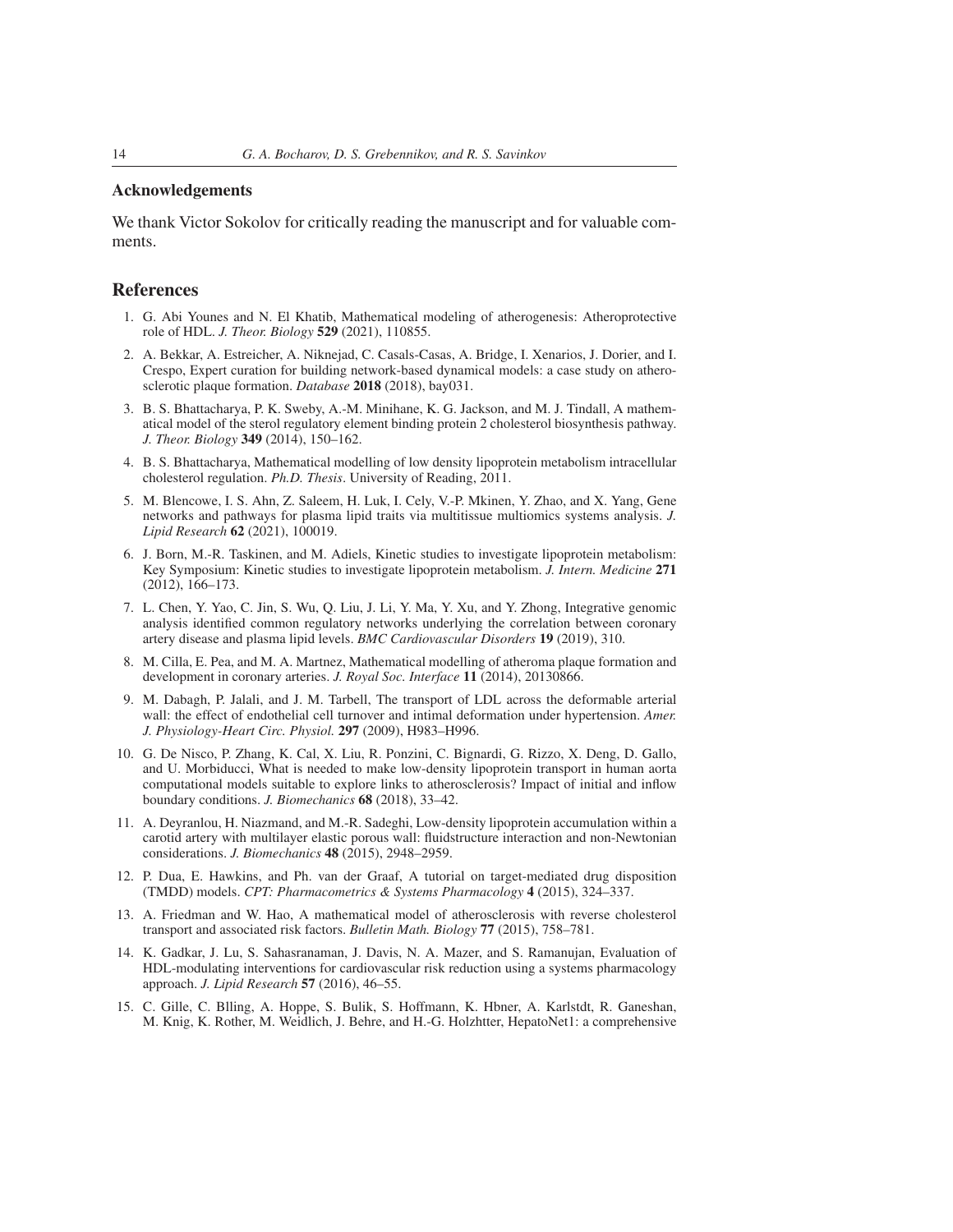metabolic reconstruction of the human hepatocyte for the analysis of liver physiology. *Molecular Systems Biology* 6 (2010), 411.

- <span id="page-14-14"></span>16. M. Guo, Y. Cai, X. Yao, and Z. Li, Mathematical modeling of atherosclerotic plaque destabilization: Role of neovascularization and intraplaque hemorrhage. *J. Theor. Biology* 450 (2018), 53–65.
- <span id="page-14-10"></span>17. M. Iasiello, K. Vafai, A. Andreozzi, and N. Bianco, Analysis of non-Newtonian effects on Low-Density Lipoprotein accumulation in an artery. *J. Biomechanics* 49 (2016), 1437–1446.
- <span id="page-14-0"></span>18. L. Iop, Toward the effective bioengineering of a pathological tissue for cardiovascular disease modeling: Old strategies and new frontiers for prevention, diagnosis, and therapy. *Frontiers in Cardiovascular Medicine* 7 (2021), 373.
- <span id="page-14-12"></span>19. K. Jesionek and M. Kostur, Low-density lipoprotein accumulation within the right coronary artery walls for physiological and hypertension conditions. *Biosystems* 177 (2019), 39–43.
- <span id="page-14-11"></span>20. S. Kenjere, J. P. van der Krieke, and C. Li, Endothelium resolving simulations of wall shearstress dependent mass transfer of LDL in diseased coronary arteries. *Computers in Biology and Medicine* 114 (2019), 103453.
- <span id="page-14-16"></span>21. P. Langfelder and S. Horvath, WGCNA: an R package for weighted correlation network analysis. *BMC Bioinformatics* 9 (2008), 559.
- <span id="page-14-1"></span>22. M. Lieberman and A. D. Marks, *Marks' Basic Medical Biochemistry: A Clinical Approach*. Lippincott Williams & Wilkins, 2009, Google-Books-ID: HHK7S7t47BEC.
- <span id="page-14-3"></span>23. C. Liu, W. J. Zong, A. H. Zhang, H. M. Zhang, Y. H. Luan, H. Sun, H. X. Cao, and X. J. Wang, Lipidomic characterisation discovery for coronary heart disease diagnosis based on highthroughput ultra-performance liquid chromatography and mass spectrometry. *RSC Advances* 8 (2018), 647–654.
- <span id="page-14-2"></span>24. J. Lu, K. Hbner, M. N. Nanjee, E. A. Brinton, and N. A. Mazer, An in-silico model of lipoprotein metabolism and kinetics for the evaluation of targets and biomarkers in the reverse cholesterol transport pathway. *PLoS Comput. Biology* 10 (2014), e1003509.
- <span id="page-14-7"></span>25. L. Mendoza and I. Xenarios, A method for the generation of standardized qualitative dynamical systems of regulatory networks. *Theor. Biology Medical Modelling* 3 (2006), 13.
- <span id="page-14-6"></span>26. A. E. Morgan and M. T. Mc Auley, Cholesterol homeostasis: An in silico investigation into how aging disrupts its key hepatic regulatory mechanisms. *Biology* 9 (2020), 314.
- <span id="page-14-15"></span>27. F. Ottosson, P. E. Khoonsari, M. J. Gerl, K. Simons, O. Melander, and C. Fernandez, A plasma lipid signature predicts incident coronary artery disease. *Int. J. Cardiol.* 331 (2021), 249–254.
- <span id="page-14-5"></span>28. Y. Paalvast, J. A. Kuivenhoven, and A. K. Groen, Evaluating computational models of cholesterol metabolism. *Biochimica et Biophysica Acta (BBA) – Molecular and Cell Biology of Lipids* 1851 (2015), 1360–1376.
- <span id="page-14-8"></span>29. A. Parton, V. McGilligan, M. Chemaly, M. OKane, and S. Watterson, New models of atherosclerosis and multi-drug therapeutic interventions. *Bioinformatics* 35 (2019), 2449–2457.
- <span id="page-14-9"></span>30. R. Piemjaiswang, Y. Ding, Y. Feng, P. Piumsomboon, and B. Chalermsinsuwan, Effect of transport parameters on atherosclerotic lesion growth: A parameter sensitivity analysis. *Computer Methods and Programs in Biomedicine* 199 (2021), 105904.
- <span id="page-14-4"></span>31. F. Pool, P. K. Sweby, and M. J. Tindall, An integrated mathematical model of cellular cholesterol biosynthesis and lipoprotein metabolism. *Processes* 6 (2018), 134.
- <span id="page-14-17"></span>32. M. Rezaei, N. Fakhri, Y. Pasdar, M. Moradinazar, and F. Najafi, Modeling the risk factors for dyslipidemia and blood lipid indices: Ravansar cohort study. *Lipids in Health and Disease* 19 (2020), 176.
- <span id="page-14-13"></span>33. M. Roustaei, M. Reza Nikmaneshi, and B. Firoozabadi, Simulation of Low Density Lipoprotein